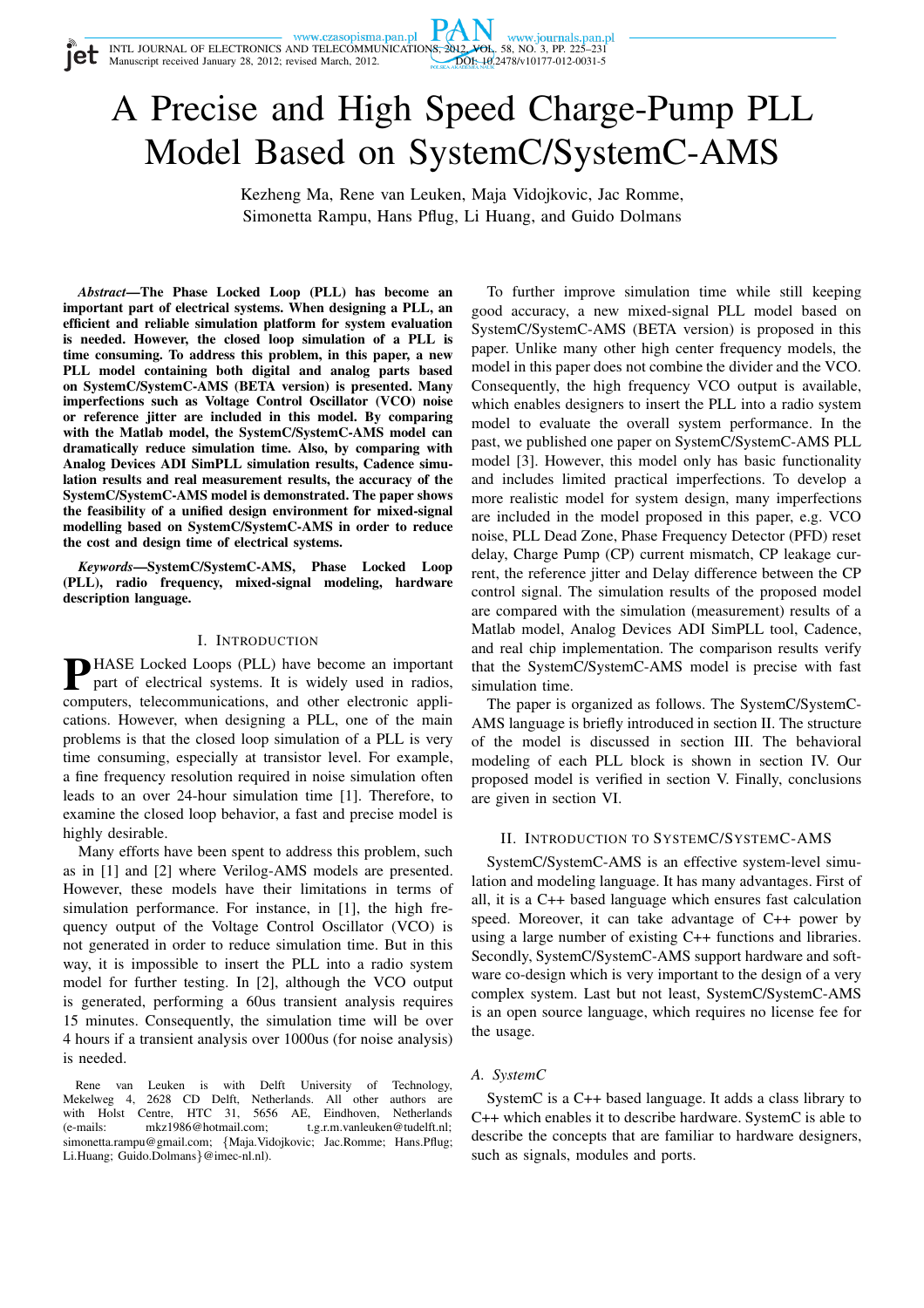www.czasopisma.pan.pl www.journals.pan.pl 226 K. MA, R. VAN LEUKEN, M. VIDOJKOVIC, J. ROMME, S. RAMPU, H. PFLUG, L. HUANG, G. DOLMANS

SystemC does not add any new syntax to C++. Instead, it only adds a library class to describe the concepts in hardware design. Thus, SystemC is essentially C++. For this reason, the designers can conveniently use the standard C++ developing tools to simulate, debug and execute all kinds of algorithms and structures. More importantly, with SystemC, a hardware model could be made in system level as well as Register Transfer Level (RTL). We can first make a system level model to simulate and optimize the design quickly. Then we can transfer the design to RTL level for synthesis.

The language structure of SystemC is shown below. In the first part, the input and output ports are defined. The second part illustrates the methods used to describe the function of this module and in the third part, the constructor of the module is presented.

```
SC_MODULE (example){
sc_in<double> input1, input2;
sc_in<bool> input3, input4;
sc_out<double> output1, output2;
void prc_example();
SC_CTOR(example){
SC_THREAD(prc_example);
}
};
```
SystemC is very suitable for modeling the digital circuits. However, its main limitation is the disability of simulating analog or mixed signals. For this reason, SystemC-AMS is introduced as a complement to deal with this inconvenience.

#### *B. SystemC-AMS*

In order to simulate the analog circuits, AMS extensions based on SystemC are introduced. The SystemC-AMS extensions are built on top of the SystemC language standard IEEE 1666-2005. They define additional language constructs, which introduce new execution semantics and system-level modelling methodologies to design and verify mixed-signal systems [4]. They can be further divided into three models – Timed Data Flow model (TDF), Linear Signal Flow model (LSF), Electrical Linear Networks model (ELN).

*1) TDF model:* As shown in Fig. 1, the TDF model is a discrete-time model. It considers the data as sampled signals in time. Each TDF model is composed of a number of TDF modules which are connected with TDF signals and TDF ports. In each module, C++ methods are used to describe a function of the module.

*2) LSF model:* The LSF model is a continuous-time module. This model provides a finite number of LSF modules to implement calculation such as addition, subtraction and



Fig. 1. A TDF model with 3 TDF modules [4].



Fig. 2. A LSF model with 4 LSF modules [4].



Fig. 3. A basic ELN model [4].

multiplication. The users are not allowed to define their own blocks. In other words, LSF model can only be composed with the provided modules. LSF signals are used to connect the modules. In this way, the equation system will be formed to relate the inputs and outputs. Fig. 2 shows a basic LSF model.

*3) ELN model:* As shown in Fig. 3, in ELN model, a set of electrical primitives such as sources (voltage or current), linear lumped elements (resistors, capacitors, inductors) are provided. Designers model the circuit by connecting these primitives with electrical nodes. The system will follow the Kirchhoff's current and voltage laws. ELN terminals are used to communicate with other models.

#### *C. Simulation Flow*

The simulation flow is shown in Fig. 4. The digital parts of the system are modeled with SystemC while the analog parts are modeled with SystemC-AMS. After transient simulations, the generated data will be loaded into Matlab to perform frequency analysis.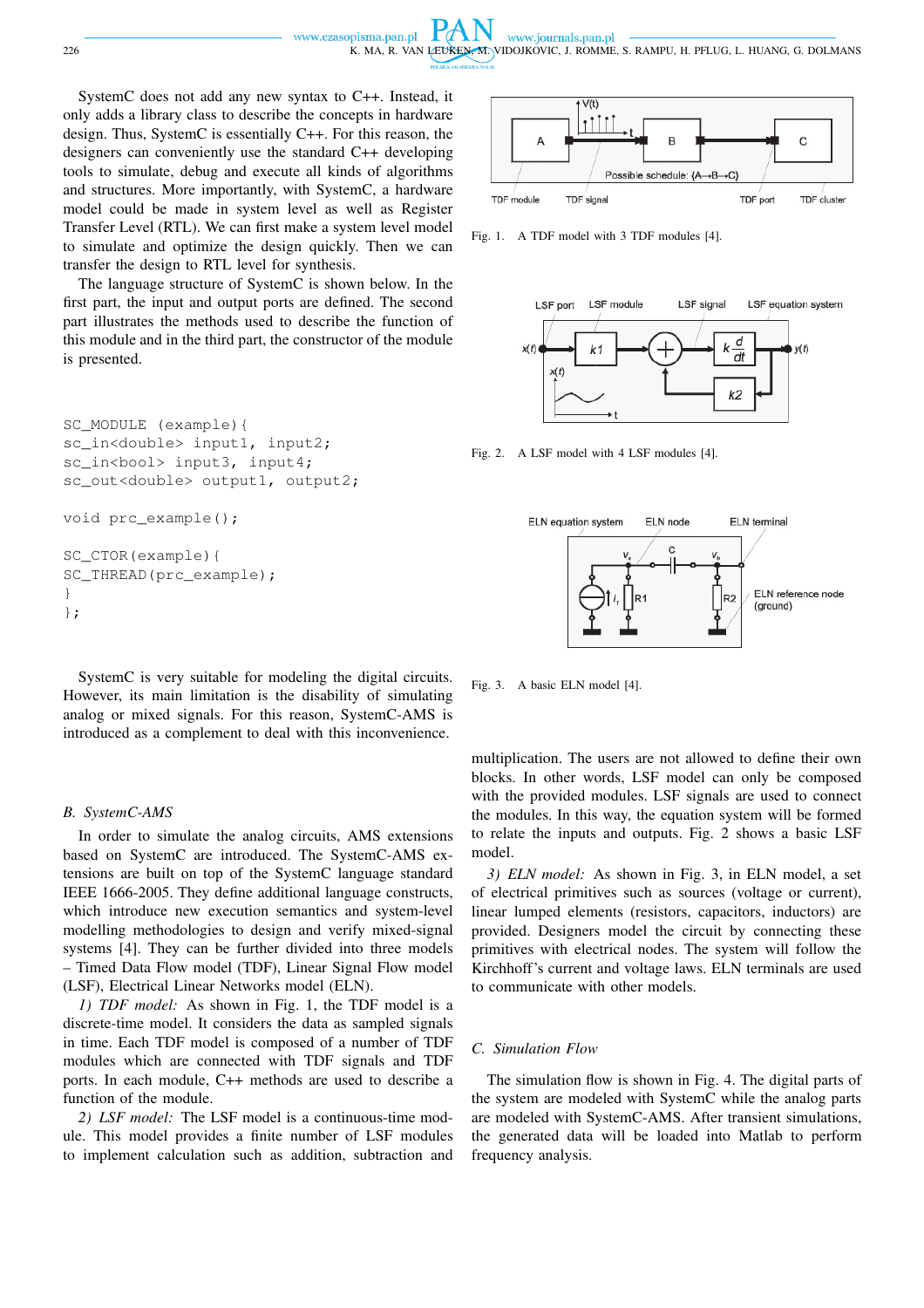

Fig. 4. SystemC/SystemC-AMS model design flow.

# III. THE PLL MODEL STRUCTURE

In radio transmitters, an integer N-PLL is used to synthesize new frequencies which are multiples of a reference frequency, with the same stability as the reference frequency. The structure of the integer PLL modeled in this paper is shown in Fig. 5, in which the reference clock block, phase/frequency detector (PFD) block, divider block, rfdelay block are modelled with SystemC and other blocks are modelled with SystemC-AMS.



Fig. 5. Structure of the PLL model.

As shown in the figure, the model is composed of eleven blocks, a reference clock block, a phase/frequency detector block, two rfdelay blocks, an inverter block, a charge pump block, a control\_m block, a loop filter (LF) block, a voltage control oscillator block, a converter block and a divider block. The reference clock block is used to generate reference signal, the PFD block is used to detect the phase/frequency difference between the reference signal and the divider output. After the PFD, the signal goes into rfdelay block and inverter to generate the signals that control the charge pump. The CP will charge the loop filter to generate the VCO control voltage. The control\_m block is used to limit the output voltage of the loop filter. The converter block transfers the VCO analog output signal to a digital input signal suitable for the frequency divider.

# IV. CIRCUIT MODEL BASED ON SYSTEMC/SYSTEMC-AMS

In this section, the behavior SystemC/SystemC-AMS model of each block of the PLL model will be presented.

# *A. Reference Clock Block*

The reference clock block is used to generate the reference clock of the PLL. It is modelled with SystemC because it is a pure digital block. Part of the source code of reference block is shown below. It works as follows: the period of the reference clock is T, then every T/2, the output will reverse its value. The function *gauss()* is used to generate a gauss random number with 0 mean and variance of *jitter* which is used to model the reference jitter.

```
SC_MODULE (refrence){
    sc_out<bool> out;
    void prc refrence();
    SC_CTOR(refrence){
    SC_THREAD(prc_refrence);
    }
};
void refrence::prc_refrence(){
    out=0;
    while(1)
    {
        out=!out;
        wait(T/2+gauss(jitter), SC_US);
```
#### *B. The PFD Block*

}

}

The structure of the PFD is shown in Fig. 6, it is composed of 2 D-registers, a delay block and an and-gate. The PFD inputs signals, reference clock and divider output, serve as the clock of the registers. The D ports of the registers are connected to the VDD supply. The registers outputs qa and qb are the outputs of PFD. If qa and qb are both 0 and there is a rising edge in reference clock, qa will become 1. If this follows by a rising event in divider output, qb will become 1 and the registers are reset. A delay block is introduced to model the reset-delay. Also it can be used to eliminate the



Fig. 6. Structure of the PFD.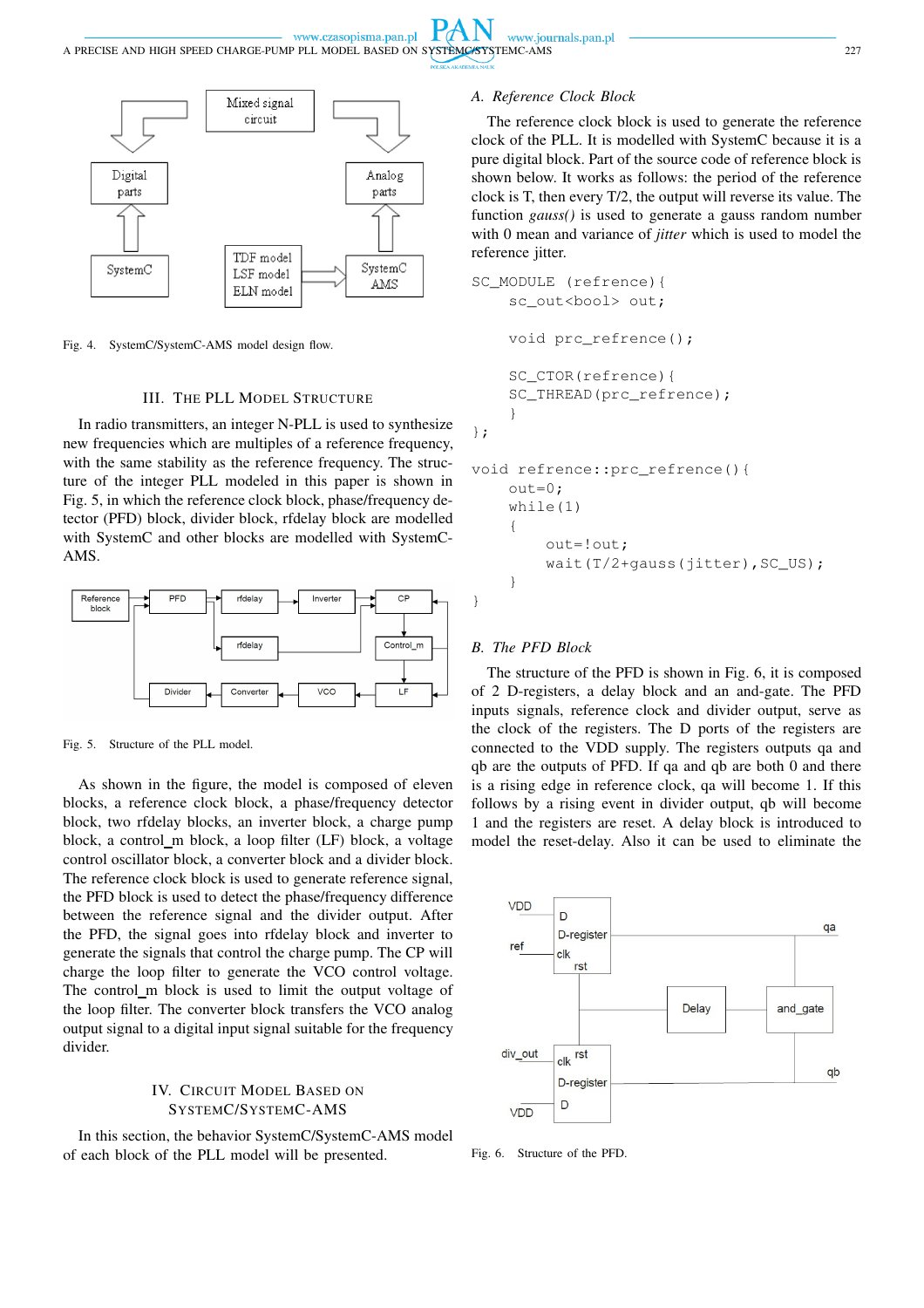



Fig. 7. PFD waveform [5].

dead zone. As shown in Fig. 7, it is clear that the phase and frequency difference is detected. If the reference frequency is larger than that of divider output or reference phase leads to the divider output phase, there is a pulse in qa and qb is equal to 0 (maybe with very small pulse because of the reset delay). On the contrary, if the reference frequency is smaller than that of divider output or reference phase delayed from the divider output phase, there is a pulse on qb and qa is equal to 0.

## *C. The RFdelay Block*

Both the rising edge and the falling edge of a digital signal are non ideal, i.e. there is some delay when the signal changes from 1 to 0 or from 0 to 1. If the pulse width of the PFD outputs is too small, the signals value will not reach its peak value. This causes PLL Dead Zone. The rfdelay block is used to model this behavior and it is modelled with SystemC. The code below is part of the source code of this block. It acts as follows: when the input is 1 or 0, the output will increase or decrease gradually (rstep or fstep V per 0.1 ns) until it is larger than VDD or smaller than 0 V.



Fig. 8. Structure of charge pump and loop filter [5].

```
SC_MODULE (rfdelay){
    sc_in<bool> in;
    sc_out<double> out;
    void prc_rfdelay();
    SC_CTOR(rfdelay){
    SC_THREAD(prc_rfdelay);
    }
};
void rfdelay::prc_rfdelay(){
    while(1){
    wait(in.value changed event());
        if(in==1){
b: while(out<vdd){
              out=out+rstep;
              wait(0.1, SC_N);
              if(in==0){goto a;}
            }
        }
        else
        {
a: while(out>gnd){
              out=out-fstep;
              wait(0.1,SC_NS);
```
#### *D. Inverter*

}

}

The inverter is modelled with SystemC, which will reverse the value of its input. It should be noticed that the inverter includes the rising and falling delay, just like the rfdelay block and the modelling method is same. The delay will contribute to the delay difference of the charge pump control signals which will cause reference spurs.

if(in==1){goto  $b$ ;}

#### *E. Charge Pump and Loop Filter*

}

}

The structure of the charge pump and loop filter are shown in Fig. 8, the output of the PFD (after the rfdelay and inverter) are connected to gate Mp1 and Mn1, if the frequency of reference clock is larger, the Mp1 will open and the up current source will charge the loop filter. As a result, the tuning voltage Vtune will increase, the VCO output frequency will increase. If the reference frequency is smaller, it will go to the reverse way. The code below is part of the source code of the charge pump. The current source of the charge pump are transistors working in saturation region. When the voltage Vtune (*vc* here) is larger than *min* and smaller than *max*, both pumps work in saturation region, the charge current (charge) and discharge (discharge) current will be equal to the saturation current currentup, currentdw respectively. The *mismatch* indicates the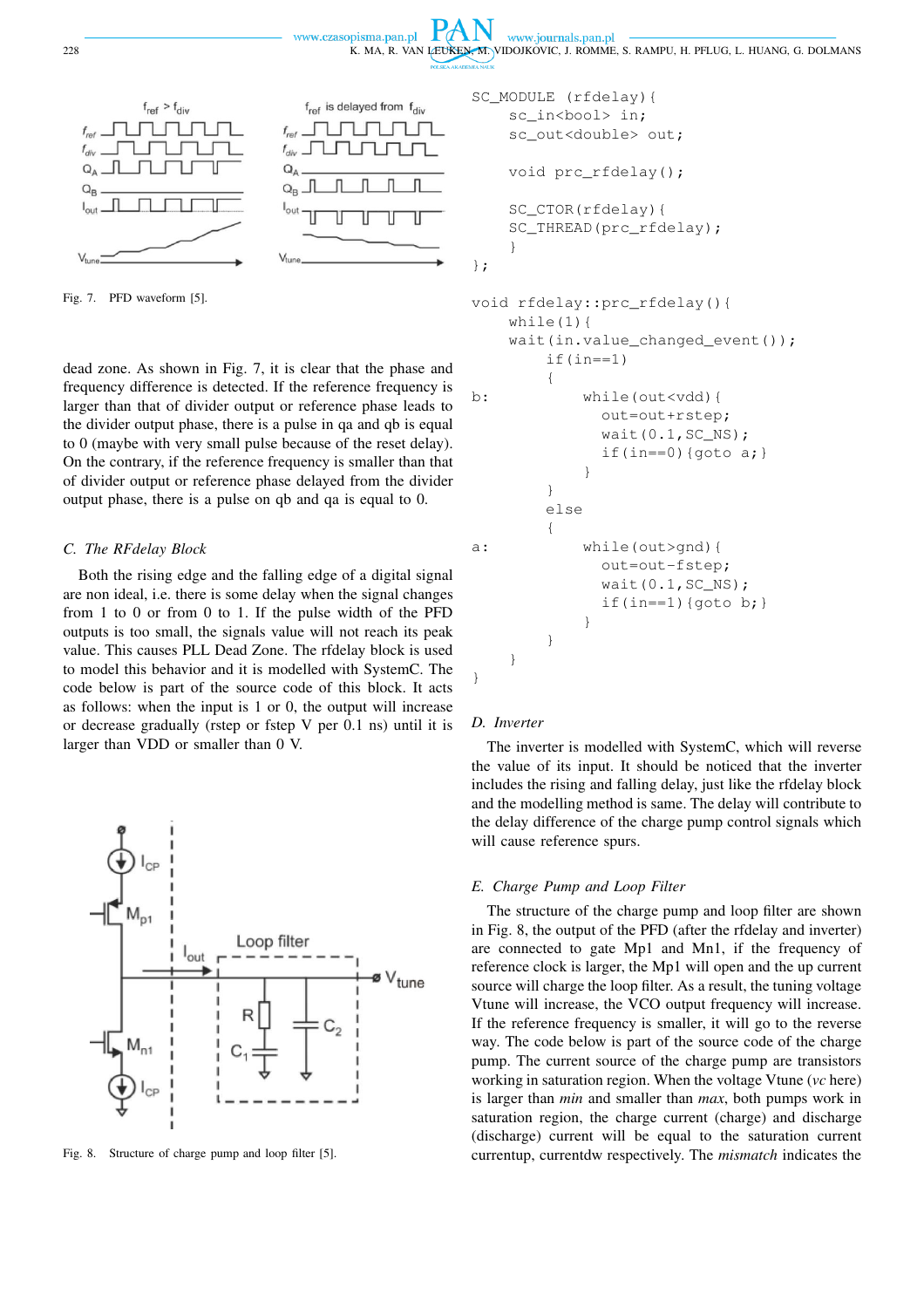current when both switches are closed which is the charge pump current mismatch. When Vtune is smaller than *min*, the down pump goes to the triode region and the current will be smaller. In the same way, when Vtune is larger than *max*, the up pump goes to the triode region, the up pump current will become smaller. The other imperfection modelled in this charge pump model is the leakage current, when both switches are open, there is still a small negative current exist (*leakage*).

www.czasopisma.pan.pl

In summary, there are three imperfections modelled in the Charge Pump model, current mismatch, transistor triode region and leakage current. The current mismatch and leakage current will cause the reference spurs. The transistor triode region will result in the increasing of the settling time.

The loop filter is modelled as a second order loop filter with two capacitors and one resistor using the ELN model.

The calculation of the current in the triode region is as follows, we assume the current source is a single transistor current source. So in the saturation region, the current is equal to:

$$
I_D = \frac{\mu_n C_{ox} W}{2L} (V_{GS} - V_{TH})^2.
$$
 (1)

where  $\mu_n$  is the electron mobility,  $C_{ox}$  is the dioxide capacitor, *W* is the width of transistor, *L* is the length of the capacitor,  $V_{GS}$  is gate source voltage and  $V_{TH}$  is the threshold voltage.

The current in triode region is:

$$
I_D = \frac{\mu_n C_{ox} W}{L} [(V_{GS} - V_{TH}) V_{DS} - V_{DS}^2 \div 2].
$$
 (2)

get  $\frac{\mu_n C_{ox} W}{2L}$  from (1) and then replace it in (2),  $V_{GS} - V_{TH}$ is equal to 0.9 (which means  $V_{TH}$  is 0.3V). Then the solution for triode region current can be calculated. The result is  $\frac{20}{9}I_DV_{DS} - \frac{100}{81}I_DV_{DS}^2$  (*V<sub>DS</sub>* is the drain source voltage).

```
SCA_TDF_MODULE(charge_pump) {
sc_in<double> a,b;
sca_tdf::sca_in<double> vc;
sca_tdf::sca_out<double> out;
.
.
.
void processing(){
if(vc>min&&vc<max)
{
    charge=currentup;
    discharge=-currentdw;
    mismatch=charge+discharge;
}
else if(vc<min)
{
    vds=vc;
    charge=currentup;
    discharge=-20/9.0*currentdw*vds+
    100/81.0*currentdw*vds*vds;
    mismatch=charge+discharge;
}
```

```
else if(vc>max)
```
www.journals.pan.pl

```
{
    vds=1.2-vc;charge=20/9.0*currentup*vds-
    100/81.0*currentup*vds*vds;
    discharge=-currentdw;
    mismatch=charge+discharge;
}
if(a<thres&&b<thres)
    {out=charge;}
else if(a>thres&&b>thres)
    {out=discharge;}
else if(a>thres&&b<thres)
    {out=-leakage;}
else if(a<thres&&b>thres)
    {out=mismatch;}
}
```
};

## *F. Control m Mlock*

Because the TDF module is based on C++, the voltage has no limitations. In other words, the voltage can go to infinite. The control m block is used to limit the voltage. When the Vtune becomes larger than the supply voltage (vdd) or smaller than 0, control\_m will cut off the current from charge pump which prevent the Vtune to keep on changing. In this way, the Vtune will be limited to the range 0-vdd.

*G. VCO*

The output of VCO is given by:

$$
\cos(\omega_0 \times t + 2 \times \pi \times K_{vco} \times \int vc \, dt) \tag{3}
$$

where  $\omega_0$  is free running VCO frequency,  $K_{vco}$  is the VCO gain, *vc* is the control voltage of the VCO (Vtune). Also, VCO noise is included in this model, the way to model VCO noise is shown in Fig. 9. A gauss random number generator generates a sequence of random number with 0 mean and variance 1. Then the random numbers are multiplied with a gain  $\sqrt{C_{vco}}$ which can be derived from the data sheet of the VCO [6]. After the multiplication, an integrator will integrate the result to change it to phase domain. Finally, the noise is added to the output phase of the VCO.

## *H. Converter*

The PLL model is a mixed signal model and requires the convertion between analog and digital signals. A converter block is used to achieve this function. In the feedback loop, it converts the VCO sine wave output to a square wave which is suitable for the digital divider. It acts as follows, when the sine waves value is larger than 0, the output is equal to 1, if it is smaller than 0, the output is equal to 0.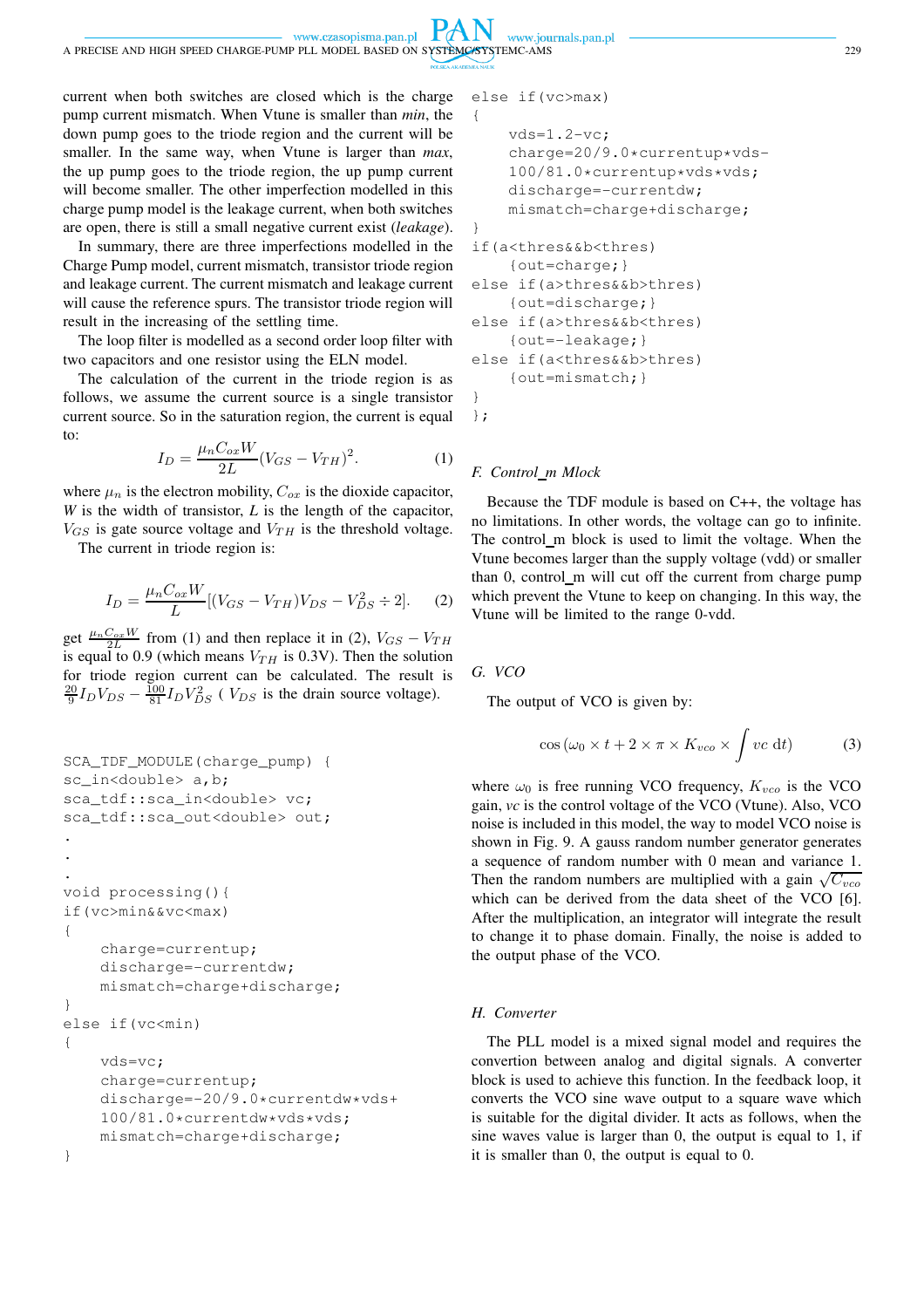www.czasopisma.pan.pl www.journals.pan.pl 230 K. MA, R. VAN LEUKEN, M. VIDOJKOVIC, J. ROMME, S. RAMPU, H. PFLUG, L. HUANG, G. DOLMANS



Fig. 9. VCO noise model [6].

## *I. Divider*

The divide N divider is modelled as a counter. If there is an event in the input, a signal *count* will add one. If *count* is larger than a certain number N, the output will be reversed. Part of the divider code is shown below.

```
while(1){
    wait(in.value_changed_event());
    count = count.read() + 1;if(count.read() > N)
    {
        out=!out.read();
        count.write(0);
    }
}
```
## V. SIMULATION RESULTS

The model proposed in this paper has been used to simulate the integer PLL represented in [5]. The PLL has a reference clock of 500kHz, an output frequency of 2.4GHz, a charge pump current of 50uA. The leakage current is set to 25pA and the charge pump current mismatch is 5uA. The simulation time for 1200us transient analysis with a 0.01ns resolution is about 15 minutes.

To ensure the correctness of the model, the simulation results are compared with the Matlab simulation results, Analog Devices ADI SimPLL simulation results, Cadence simulation results, and the measurement results. The parameter values in ADI SimPLL, Cadence and real circuits are equal to the values mentioned above. When comparing with the Matlab model, the parameters are set as follows: a reference clock of 31.2MHz, an output frequency of 124.8MHz, an up pump current of 25uA and a down pump current of 15uA. The free running VCO frequency is 124MHz.

#### *A. Comparison with Matlab Simulation Results*

The simulation results of the SystemC/SystemC-AMS model are first compared with the simulation results of a Matlab model. The Matlab model is a sample-driven simulator for charge-pump PLLs. To shorten simulation-time, the VCO output signal is modelled in the phase domain, such that the frequency division becomes a mere scaling of the phase. The phase noise is modelled as a Gaussian random walk process and the current-source imbalance can be simulated.



Fig. 10. PSD of VCO output of our and Matlab models.



Fig. 11. VCO control voltage of the Matlab model.



Fig. 12. VCO control voltage of our model.

The two models have the same parameter values and include the same imperfections. Fig. 10 shows the VCO output power spectrum density (PSD) of the two models, in which the red one is the PSD of the SystemC/SystemC-AMS model while the blue one is that of the Matlab model. As shown, the two results are very similar.

Fig. 11 and Fig. 12 show the time domain simulation results of VCO control voltage. The settling time of the Matlab model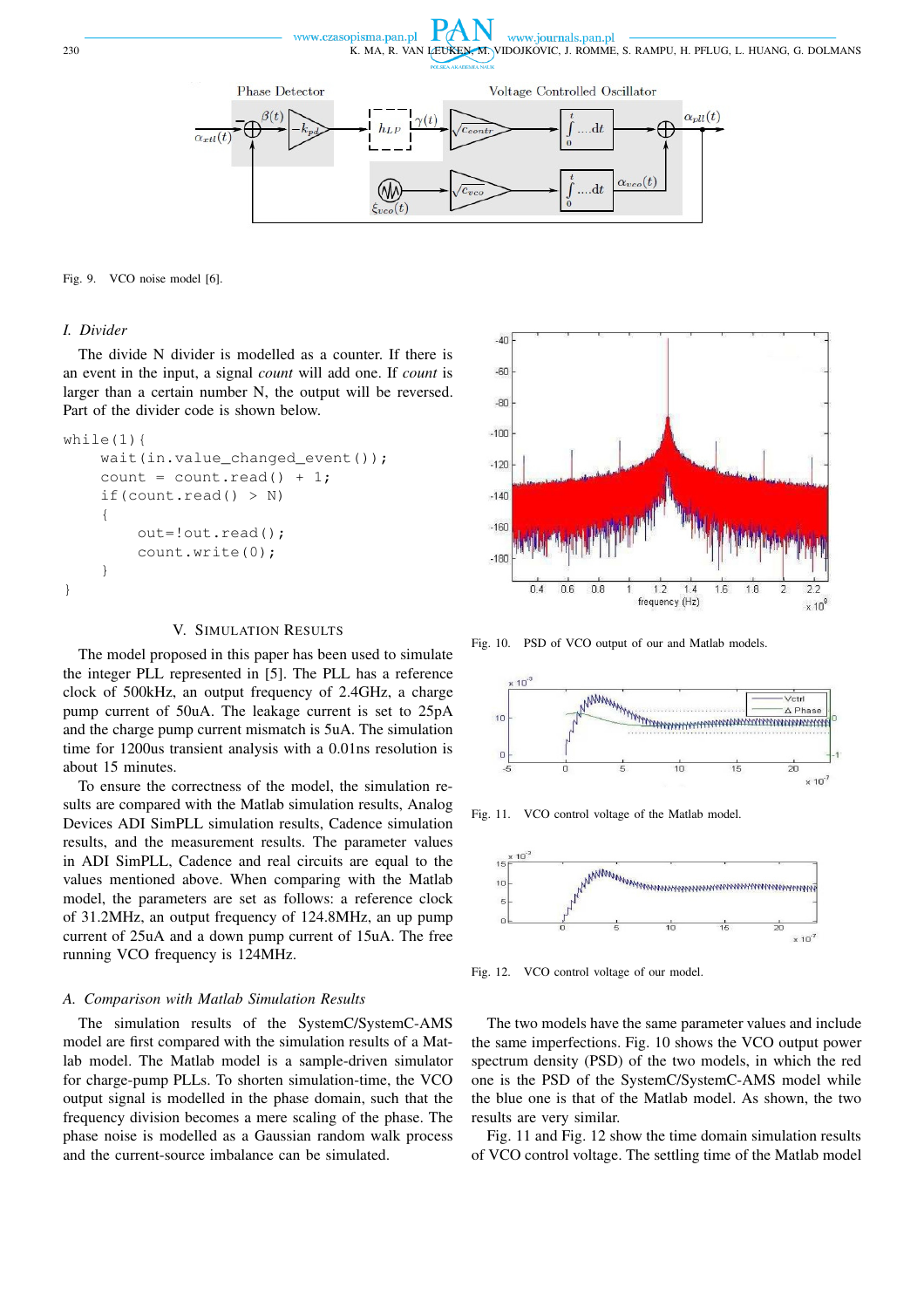www.czasopisma.pan.pl www.journals.pan.pl A PRECISE AND HIGH SPEED CHARGE-PUMP PLL MODEL BASED ON SYSTEMC/SYSTEMC-AMS 231



Fig. 13. VCO output frequency of our model.



Fig. 14. VCO output frequency of the ADI SimPLL tool.

is about 1.5 us whereas that of the SystemC/SystemC-AMS model is about 1.5 us too. It is clear that our model and the Matlab have comparable simulation results. The simulation time of SystemC/SystemC-AMS model (about 2 minutes for 650 us simulation with a resolution of 0.1 ns) is about 10 times smaller than that of the Matlab model (about 20 minutes for 639 us simulation with a resolution of 0.1 ns).

Another advantage of SystemC/SystemC-AMS over Matlab is its capability to simulate very high frequency signal in a high resolution. For example, for a PLL model with 2.4GHz VCO output frequency and resolution of 0.01ns, SystemC/SystemC-AMS is able to do a 650us simulation while Matlab fails (Matlab will run out of memory).

#### *B. Comparison with ADI SimPLL Simulation Results*

The simulation tool ADI SimPLL published by Analog Devices is used to verify the close loop simulation results of the SystemC/SystemC-AMS model. Fig. 13 shows the VCO output frequency of SystemC/SystemC-AMS model and Fig. 14 shows the frequency of the ADI tools simulation result. The parameter values of both are the same. The settling time of both results is about 60 us and the waveforms are comparable. Thus, the closed loop behavior is correctly modelled with SystemC/SystemC-AMS.

#### *C. Comparison with Cadence Simulation Results*

The simulation results of the PLL closed loop behavior were verified in the previous subsection. In this section, the open loop simulation results are verified by Cadence simulation results. Fig. 15 and Fig. 16 show the open loop simulation results of Cadence and the SystemC/SystemC-AMS model respectively. The input signals of the two models are the same. In the figure, the first two signals are the outputs of the PFD,



Fig. 15. Open loop simulation results of the Cadence.



Fig. 16. Open loop simulation results of our model.



Fig. 17. Measurement result of the prescaler output PSD.

the third signal is VCO control voltage Vtune, the last signal is the charge pump current. As can be seen from the figure, in the 18th cycle, the value of Vtune of Cadence simulation results is 403.9 mV and that of SystemC/SystemC-AMS model is 417.0 mV, which are similar. The other signals are also similar, except that in the Cadence results, there are some current spurs when the current source goes into the triode region. Normally the current sources will not enter the triode region. Thus these spurs are not modelled here in order to further decrease simulation time.

#### *D. Comparison with Measurement Results*

Fig. 17 shows the measurement PSD of the Pre-Scaler output (VCO output signals divided by 30) of the PLL in [5] while Fig. 18 shows that of the SystemC/SystemC-AMS model. From these two figures, it is clear that the model can correctly reflect the real PLL noise behavior.